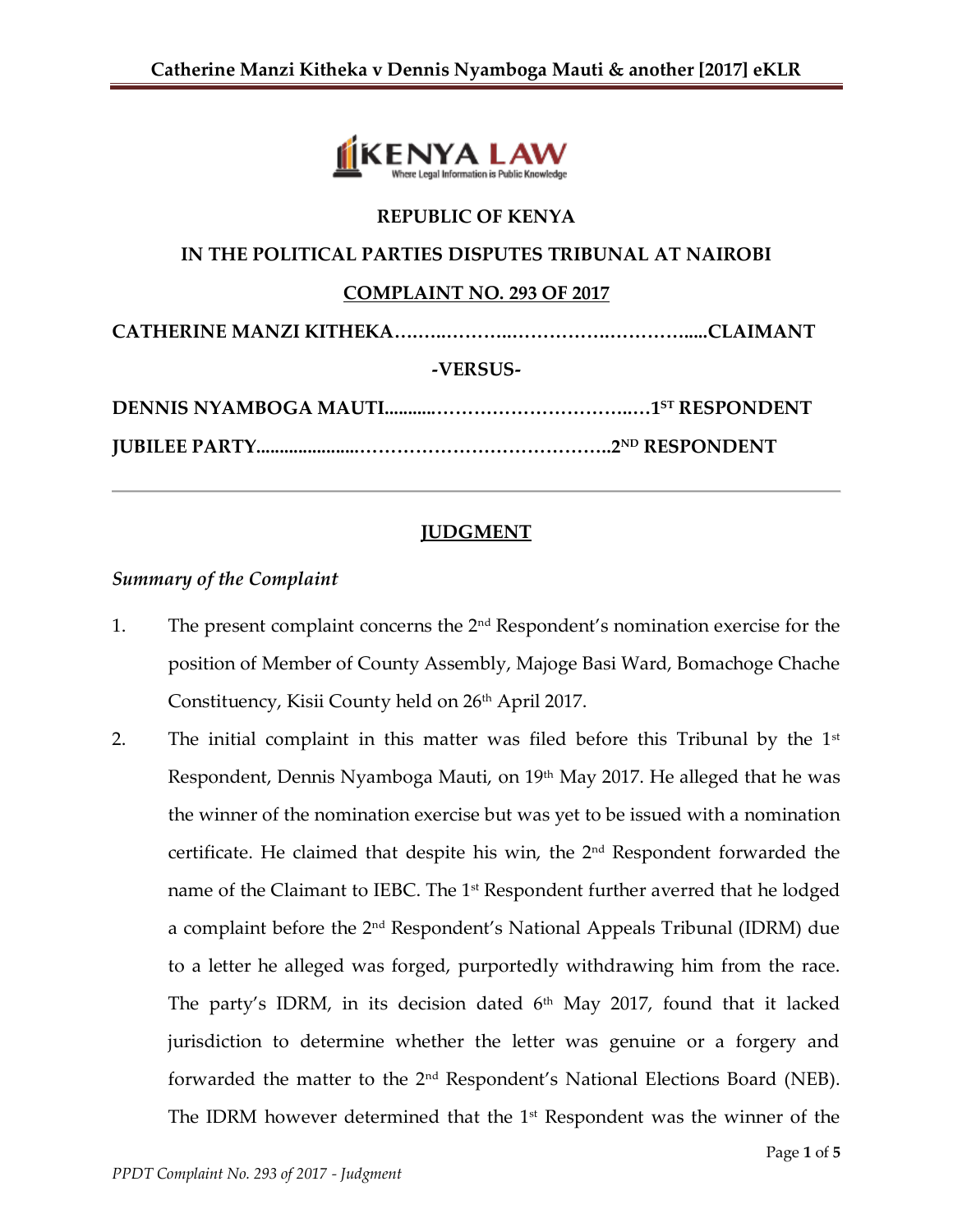nomination exercise and directed that the nomination certificate be issued to him forthwith.

- 3. On 25th May 2017, the 1<sup>st</sup> Respondent withdrew his complaint before this Tribunal. However, Catherine Manzi Kitheka, now the Claimant before us, filed the present complaint dated  $29<sup>th</sup>$  May 2017. She contends that the 1<sup>st</sup> Respondent withdrew from the race via a letter written and signed by him and that the 2<sup>nd</sup> Respondent subsequently issued her with the nomination certificate. She avers that upon withdrawal of the  $1<sup>st</sup>$  Respondent's complaint before this Tribunal, the 2 nd Respondent proceeded to forward his name to IEBC. Aggrieved, the Claimant has now approached this Tribunal seeking an order revoking and nullifying the 2 nd Respondent's submission of the 1st Respondent's name to IEBC and for an order of substitution of his name with the Claimant's.
- 4. The Claimant in support of her submissions has adduced a copy of the  $1<sup>st</sup>$ Respondent's letter purportedly withdrawing from the nomination exercise and a nomination certificate dated 9th May 2017 allegedly issued to her by the  $2^{\rm nd}$ Respondent.

### *The 2nd Respondent's submissions*

5. In reply, the Director of Legal Affairs of the Jubilee Party, MaryKaren KigenSorobit confirmed the 1<sup>st</sup> Respondent's win of the nomination exercise and averred that his withdrawal from the nomination exercise was based on a forged letter. She further averred that the 1<sup>st</sup> Respondent's win was confirmed by the party's IDRM which directed the issuance of the nomination certificate to him. It is also the  $2<sup>nd</sup>$  Respondent's contention that the party conducted independent investigations and confirmed that indeed the 1st Respondent had not withdrawn from the nomination exercise and the letter in question was a forgery. She therefore urged the Tribunal to dismiss the claim before it for lack of merit.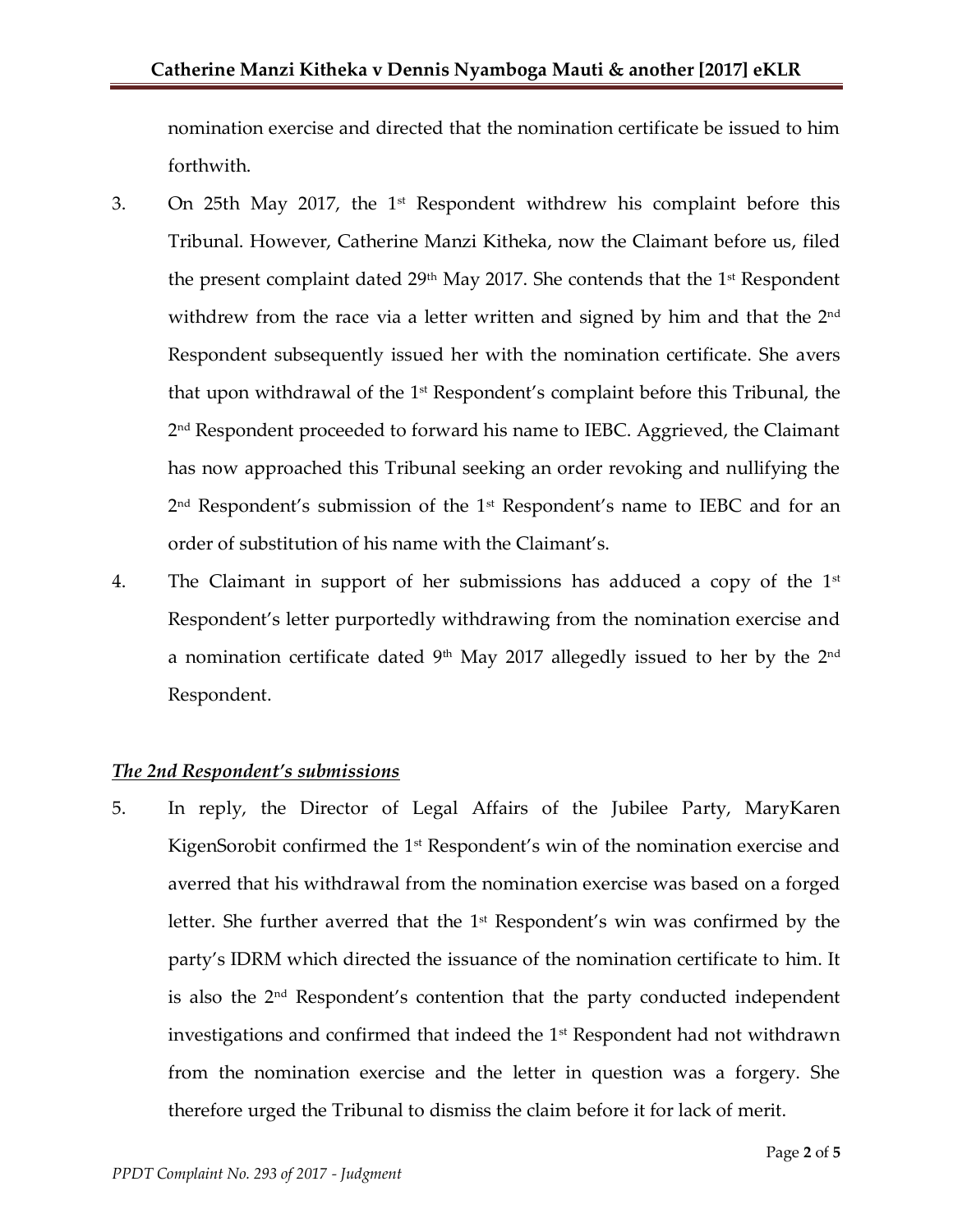6. The 1 st Respondent did not enter appearance in the matter despite service of the application on  $30<sup>th</sup>$  May 2017.

#### *Issue for determination*

- 7. In our consideration, the two issues for determination are as follows:
	- a. *whether the Claimant is the duly elected nominee for the position of Member of County Assembly Majoge Basi Ward, Bomachoge Chache Constituency, Kisii County;*
	- b. *what reliefs should be granted, if any.*

### *Analysis*

- 8. According to the submissions of the  $2<sup>nd</sup>$  Respondent, the nomination exercise of  $26<sup>th</sup>$  April 2017 proceeded as planned and the 1<sup>st</sup> Respondent emerged the winner with 1704 votes against the Claimant's 818 votes. In support of its assertions, the Respondent has attached the Returning Officer's declaration of results and polling results for four polling stations.
- 9. The Claimant took issue with the results for Bunyonge polling station which she states did not indicate the total number of valid votes, rejected votes, disputed votes and the total number of registered voters. She therefore prayed for the Tribunal to order a repeat exercise. A perusal of the results for Bunyonge Polling Station does confirm the Claimant's allegations. We however note that the Claimant has submitted no further evidence of irregularities at the polling station in question. Further that the Claimant in this polling station garnered 286 votes against the 1<sup>st</sup> Respondent's 191 votes. On this basis, the Tribunal is not convinced that the infraction alleged affected the outcome of the nomination exercise and therefore does not warrant a repeat of the exercise.
- 10. From the record before us, it is clear that the Claimant's main contention is that the  $1<sup>st</sup>$  Respondent withdrew from the nomination exercise and as they were the